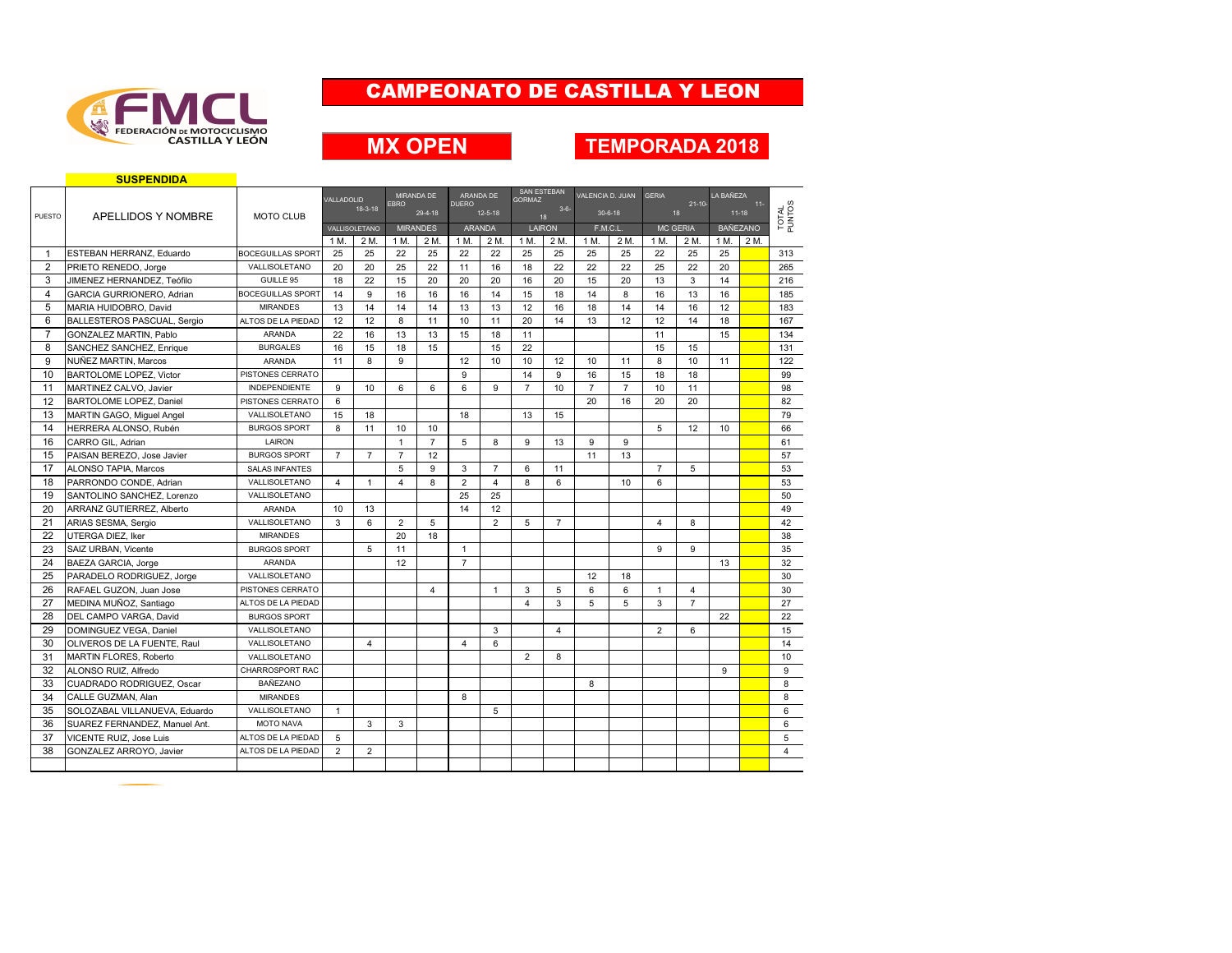

## **MX 1 TEMPORADA 2018**

|                | <b>SUSPENDIDA</b>                  |                          |            |               |             |                 |                |                |                                     |                 |                  |               |              |                   |           |                     |                 |
|----------------|------------------------------------|--------------------------|------------|---------------|-------------|-----------------|----------------|----------------|-------------------------------------|-----------------|------------------|---------------|--------------|-------------------|-----------|---------------------|-----------------|
|                |                                    |                          | VALLADOLID |               |             | MIRANDA DE      |                | ARANDA DE      | <b>SAN ESTEBAN</b><br><b>GORMAZ</b> |                 | VALENCIA D. JUAN |               | <b>GERIA</b> |                   | LA BAÑEZA |                     |                 |
| PUESTO         | APELLIDOS Y NOMBRE                 | <b>MOTO CLUB</b>         |            | $18-3-18$     | <b>EBRO</b> | 29-4-18         | <b>DUERO</b>   | $12 - 5 - 18$  |                                     | $3 - 6 -$<br>18 |                  | $30 - 6 - 18$ |              | $21 - 10 -$<br>18 |           | $11 -$<br>$11 - 18$ |                 |
|                |                                    |                          |            | VALLISOLETANO |             | <b>MIRANDES</b> |                | <b>ARANDA</b>  |                                     | LAIRON          |                  | F.M.C.L.      |              | <b>MC GERIA</b>   |           | <b>BAÑEZANO</b>     | TOTAL<br>PUNTOS |
|                |                                    |                          | 1 M.       | 2 M.          | 1 M.        | 2 M.            | 1 M.           | 2 M.           | 1 M.                                | 2 M.            | 1 M              | 2 M.          | 1 M.         | 2 M.              | 1 M.      | 2 M.                |                 |
|                | ESTEBAN HERRANZ, Eduardo           | <b>BOCEGUILLAS SPORT</b> | 25         | 25            | 22          | 25              | 22             | 22             | 25                                  | 25              | 25               | 25            | 22           | 25                | 25        |                     | 313             |
| 2              | PRIETO RENEDO, Jorge               | VALLISOLETANO            | 20         | 20            | 25          | 22              | 15             | 16             | 18                                  | 22              | 22               | 22            | 25           | 22                | 20        |                     | 269             |
| 3              | JIMENEZ HERNANDEZ. Teófilo         | GUILLE 95                | 18         | 22            | 16          | 20              | 20             | 20             | 16                                  | 20              | 20               | 20            | 18           | 12                | 15        |                     | 237             |
| 4              | <b>BALLESTEROS PASCUAL, Sergio</b> | ALTOS PIEDAD             | 14         | 14            | 13          | 14              | 14             | 14             | 20                                  | 16              | 18               | 16            | 16           | 18                | 18        |                     | 205             |
| 5              | <b>GONZALEZ MARTIN, Pablo</b>      | <b>ARANDA</b>            | 22         | 16            | 15          | 15              | 16             | 18             | 14                                  |                 |                  |               | 15           |                   | 16        |                     | 147             |
| 6              | SANCHEZ SANCHEZ, Enrique           | <b>BURGALES</b>          | 16         | 15            | 18          | 16              |                | 15             | 22                                  |                 |                  |               | 20           | 20                |           |                     | 142             |
| $\overline{7}$ | ARIAS SESMA, Sergio                | VALLISOLETANO            | 12         | 13            | 10          | 11              | 6              | 9              | 11                                  | 12              |                  |               | 13           | 15                |           |                     | 112             |
| 8              | CARRO GIL, Adrian                  | LAIRON                   |            |               | 9           | 12              | 12             | 13             | 13                                  | 15              | 15               | 15            |              |                   |           |                     | 104             |
| 9              | RAFAEL GUZON, Juan Jose            | PISTONES CERRAT          |            |               | 8           | 10              | 5              | 8              | 9                                   | 11              | 13               | 14            | 11           | 13                |           |                     | 102             |
| 10             | MARTIN GAGO, Miquel Angel          | VALLISOLETANO            | 15         | 18            |             |                 | 18             |                | 15                                  | 18              |                  |               |              |                   |           |                     | 84              |
| 11             | SAIZ URBAN, Vicente                | <b>BURGOS SPORT</b>      | 9          | 12            | 14          |                 | 9              |                |                                     |                 |                  |               | 14           | 16                |           |                     | 74              |
| 12             | <b>ALONSO TAPIA, Marcos</b>        | <b>SALAS INFANTES</b>    |            |               | 12          | 13              | 10             | 12             | 12                                  | 14              |                  |               |              |                   |           |                     | 73              |
| 13             | MEDINA MUÑOZ, Santiago             | ALTOS PIEDAD             |            |               |             |                 |                |                | 10 <sup>10</sup>                    | 10              | 12               | 13            | 12           | 14                |           |                     | 71              |
| 14             | SANTOLINO SANCHEZ, Lorenzo         | VALLISOL FTANO           |            |               |             |                 | 25             | 25             |                                     |                 |                  |               |              |                   |           |                     | 50              |
| 15             | UTERGA DIEZ. Iker                  | <b>MIRANDES</b>          |            |               | 20          | 18              |                |                |                                     |                 |                  |               |              |                   |           |                     | 38              |
| 16             | <b>MARTIN FLORES, Roberto</b>      | VALLISOLETANO            |            |               |             |                 | $\overline{7}$ | $\overline{7}$ | 8                                   | 13              |                  |               |              |                   |           |                     | 35              |
| 17             | PARADELO RODRIGUEZ, Jorge          | VALLISOLETANO            |            |               |             |                 |                |                |                                     |                 | 16               | 18            |              |                   |           |                     | 34              |
| 18             | OLIVEROS DE LA FUENTE, Raul        | VALLISOLETANO            |            | 11            |             |                 | 11             | 11             |                                     |                 |                  |               |              |                   |           |                     | 33              |
| 19             | SUAREZ FERNANDEZ. Manuel Ant.      | MOTO NAVA                | 10         | 10            | 11          |                 |                |                |                                     |                 |                  |               |              |                   |           |                     | 31              |
| 20             | SOLOZABAL VILLANUEVA, Eduardo      | VALLISOLETANO            | 11         |               |             |                 | 8              | 10             |                                     |                 |                  |               |              |                   |           |                     | 29              |
| 21             | DEL CAMPO VARGA, David             | <b>BURGOS SPORT</b>      |            |               |             |                 |                |                |                                     |                 |                  |               |              |                   | 22        |                     | 22              |
| 22             | CUADRADO RODRIGUEZ, Oscar          | <b>BAÑEZANO</b>          |            |               |             |                 |                |                |                                     |                 | 14               |               |              |                   |           |                     | 14              |
| 23             | ALONSO RUIZ, Alfredo               | CHARROSPORT RA           |            |               |             |                 |                |                |                                     |                 |                  |               |              |                   | 14        |                     | 14              |
| 24             | VICENTE RUIZ, Jose Luis            | ALTOS PIEDAD             | 13         |               |             |                 |                |                |                                     |                 |                  |               |              |                   |           |                     | 13              |
| 25             | CALLE GUZMAN, Alan                 | <b>MIRANDES</b>          |            |               |             |                 | 13             |                |                                     |                 |                  |               |              |                   |           |                     | 13              |
|                |                                    |                          |            |               |             |                 |                |                |                                     |                 |                  |               |              |                   |           |                     |                 |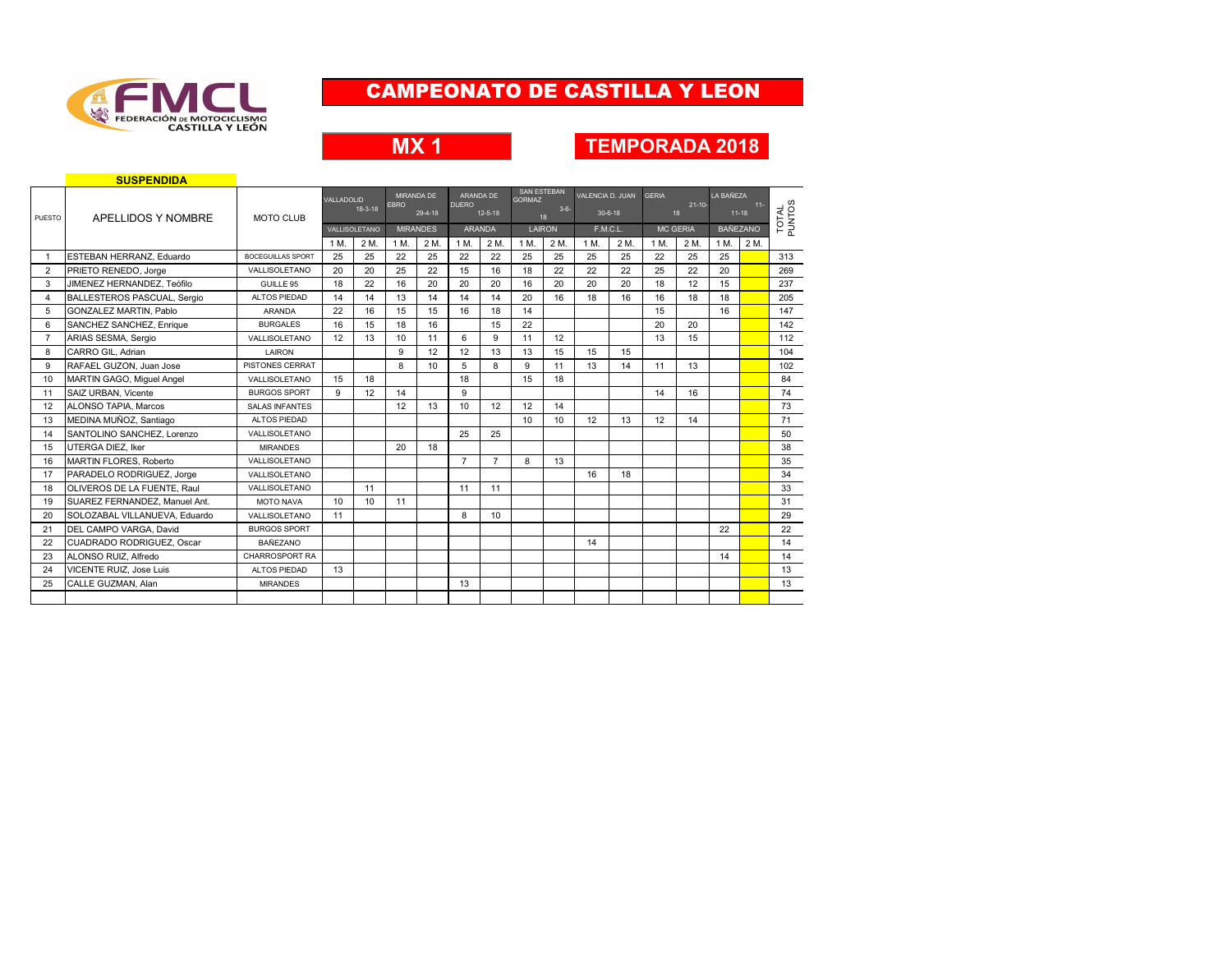

**MX 2**

#### **TEMPORADA 2018**

**SUSPENDIDA**

|                | <b>JUNIOR</b>                 | <b>SUSPENDIDA</b>       |                                          |      |                                      |      |                                            |          |                                              |      |                               |      |                                   |      |                      |      |                 |
|----------------|-------------------------------|-------------------------|------------------------------------------|------|--------------------------------------|------|--------------------------------------------|----------|----------------------------------------------|------|-------------------------------|------|-----------------------------------|------|----------------------|------|-----------------|
| PUESTO         | APELLIDOS Y NOMBRE            | <b>MOTO CLUB</b>        | VALLADOLID<br>$18-3-18$<br>VALLISOLETANO |      | MIRANDA DE<br><b>EBRO</b><br>29-4-18 |      | ARANDA DE<br><b>DUERO</b><br>$12 - 5 - 18$ |          | SAN ESTEBAN<br><b>GORMAZ</b><br>$3-6-$<br>18 |      | VALENCIA D. JUAN<br>$30-6-18$ |      | <b>GERIA</b><br>$21 - 10 -$<br>18 |      | LA BAÑEZA<br>$11-18$ |      | TOTAL<br>PUNTOS |
|                |                               |                         |                                          |      | <b>MIRANDES</b>                      |      | <b>ARANDA</b>                              |          | LAIRON                                       |      | F.M.C.L.                      |      | <b>MC GERIA</b>                   |      | <b>BAÑEZANO</b>      |      |                 |
|                |                               |                         | 1 M.                                     | 2 M. | 1 M.                                 | 2 M. | 1 M.                                       | 2 M.     | 1 M.                                         | 2 M. | 1 M.                          | 2 M. | 1 M.                              | 2 M. | 1 M.                 | 2 M. |                 |
|                | GARCIA GURRIONERO, Adrián     | <b>BOCEGUILLAS SPOR</b> | 25                                       | 16   | 25                                   | 25   | 25                                         | 25       | 25                                           | 25   | 18                            | 14   | 20                                | 18   | 25                   |      | 286             |
| $\overline{2}$ | MARIA HUIDOBRO, David         | <b>MIRANDES</b>         | 22                                       | 25   | 22                                   | 22   | 20                                         | 22       | 20                                           | 22   | 22                            | 20   | 18                                | 20   | 20                   |      | 275             |
| 3              | NUÑEZ MARTIN, Marcos          | <b>ARANDA</b>           | 20                                       | 15   | 16                                   | 14   | 18                                         | 18       | 18                                           | 20   | 15                            | 16   | 15                                | 14   | 18                   |      | 217             |
| $\overline{4}$ | <b>MARTINEZ CALVO, Javier</b> | <b>INDEPENDIENTE</b>    | 16                                       | 18   | 14                                   | 15   | 14                                         | 16       | 15                                           | 18   | 14                            | 13   | 16                                | 15   |                      |      | 184             |
| 5              | PARRONDO CONDE, Adrián        | VALLISOLETANO           | 12                                       | 12   | 13                                   | 16   | 13                                         | 15       | 16                                           | 15   |                               | 15   | 13                                |      |                      |      | 140             |
| 6              | BARTOLOME LOPEZ, Victor       | PISTONES CERRAT         |                                          |      |                                      |      | 16                                         |          | 22                                           | 16   | 20                            | 22   | 22                                | 22   |                      |      | 140             |
| $\overline{z}$ | HERRERA ALONSO, Ruben         | <b>BURGOS SPORT</b>     | 15                                       | 20   | 18                                   | 18   | $\Omega$                                   | $\Omega$ |                                              |      |                               |      | 12                                | 16   | 16                   |      | 115             |
| 8              | BARTOLOME LOPEZ, Daniel       | PISTONES CERRAT         | 13                                       |      |                                      |      |                                            |          |                                              |      | 25                            | 25   | 25                                | 25   |                      |      | 113             |
| 9              | PAISAN BEREZO, Jose Javier    | <b>BURGOS SPORT</b>     | 14                                       | 14   | 15                                   | 20   | 11                                         |          |                                              |      | 16                            | 18   |                                   |      |                      |      | 108             |
| 10             | ARRANZ GUTIERREZ, Alberto     | <b>ARANDA</b>           | 18                                       | 22   |                                      |      | 22                                         | 20       |                                              |      |                               |      |                                   |      |                      |      | 82              |
| 11             | DOMINGUEZ VEGA, Daniel        | VALLISOLETANO           | 10                                       |      |                                      |      | 12                                         | 14       |                                              | 14   |                               |      | 11                                | 13   |                      |      | 74              |
| 12             | BAEZA GARCIA, Jorge           | <b>ARANDA</b>           |                                          |      | 20                                   |      | 15                                         |          |                                              |      |                               |      |                                   |      | 22                   |      | 57              |
| 13             | ALONSO TAPIA, Marcos          | <b>SALAS INFANTES</b>   |                                          |      |                                      |      |                                            |          |                                              |      |                               |      | 14                                | 12   |                      |      | 26              |
| 14             | <b>GONZALEZ AROYO, Javier</b> | ALTOS PIEDAD            | 11                                       | 13   |                                      |      |                                            |          |                                              |      |                               |      |                                   |      |                      |      | 24              |
|                |                               |                         |                                          |      |                                      |      |                                            |          |                                              |      |                               |      |                                   |      |                      |      |                 |
|                |                               |                         |                                          |      |                                      |      |                                            |          |                                              |      |                               |      |                                   |      |                      |      |                 |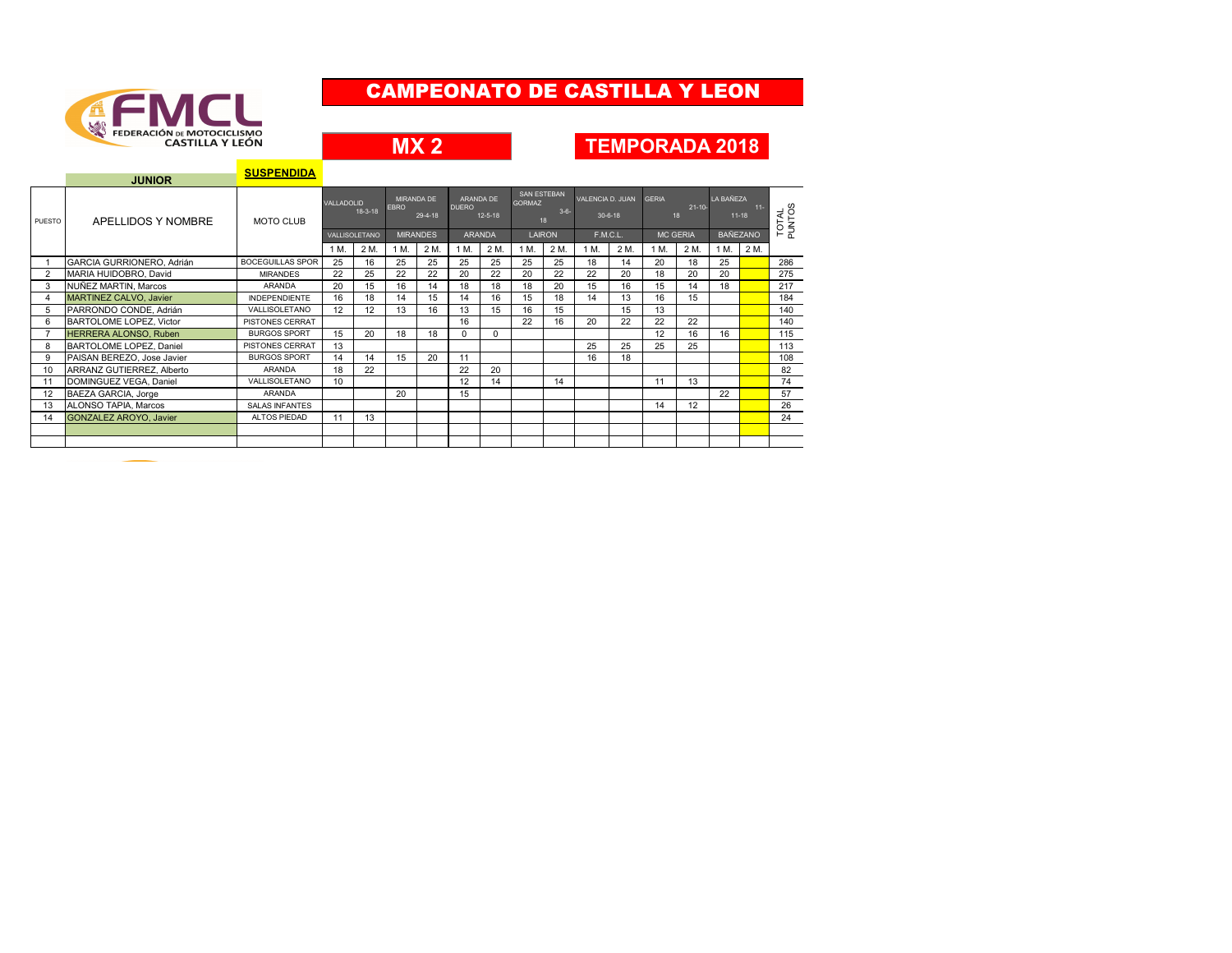

# **MX FUN - A TEMPORADA 2018**

|                | <b>SUSPENDIDA</b>                  |                      |                |                |                |                 |                |                |                                     |                |                  |                |                   |                 |                    |                 |                 |
|----------------|------------------------------------|----------------------|----------------|----------------|----------------|-----------------|----------------|----------------|-------------------------------------|----------------|------------------|----------------|-------------------|-----------------|--------------------|-----------------|-----------------|
|                |                                    |                      | VALLADOLID     |                | MIRANDA DE     |                 | ARANDA DE      |                | <b>SAN ESTEBAN</b><br><b>GORMAZ</b> |                | VALENCIA D. JUAN |                | <b>GERIA</b>      |                 | LA BAÑEZA          |                 |                 |
|                |                                    |                      |                | $18-3-18$      | <b>EBRO</b>    | 29-4-18         | <b>DUERO</b>   | $12 - 5 - 18$  |                                     | $3 - 6 -$      |                  | $30-6-18$      | $21 - 10 -$<br>18 |                 | $11-$<br>$11 - 18$ |                 | TOTAL<br>PUNTOS |
| <b>PUESTO</b>  | APELLIDOS Y NOMBRE                 | <b>MOTO CLUB</b>     |                | VALLISOLETANO  |                | <b>MIRANDES</b> |                | <b>ARANDA</b>  | LAIRON                              | 18             | F.M.C.L.         |                |                   | <b>MC GERIA</b> |                    | <b>BAÑEZANO</b> |                 |
|                |                                    |                      | 1 M.           | 2 M.           | 1 M.           | 2 M.            | 1 M.           | 2 M.           | 1 M.                                | 2 M.           | 1 M.             | 2 M.           | 1 M               | 2 M.            | 1 M.               | 2 M             |                 |
| $\mathbf{1}$   | CRESPO ROJO, Diego                 | VALLISOLETANO        |                |                | 25             | 25              | 25             | 25             | 25                                  | 25             | 25               | 25             | 25                | 25              | 25                 |                 | 275             |
| $\overline{2}$ | <b>JIMENEZ MARTIN, Raul</b>        | VALLISOLETANO        | 25             | 25             | 22             |                 | 22             | 22             | 16                                  | 20             | 22               | 22             | 22                | 22              | 22                 |                 | 262             |
| 3              | <b>HERNANDEZ SANZ. Victor</b>      | AREA 167 O.R.        | 22             | 22             | 16             | 22              | 20             | 13             | 18                                  | 15             | 14               | 20             | 16                | 20              | 13                 |                 | 231             |
| $\overline{4}$ | RODRIGUEZ MADRID, Nathan           | VALLISOLETANO        | 14             |                | 20             | 20              | 14             | 20             | 22                                  | 22             | 18               | 13             |                   |                 |                    |                 | 163             |
| 5              | SANCHA SANCHEZ. Victor             | <b>BURGOS SPORT</b>  | 16             | 18             | 12             | 16              | 12             | 18             | 14                                  | 18             |                  |                | 9                 | 11              |                    |                 | 144             |
| 6              | ESTEBAN MARTIN, David              | <b>ARANDA</b>        | 18             | 20             | 15             | 15              | 18             | 16             |                                     |                |                  |                | 11                | 6               | 11                 |                 | 130             |
| $\overline{7}$ | SANTOS LOPEZ, Alejandro            | ALTOS PIEDAD         | 13             |                | 10             | 12              | 16             | 15             | 10                                  | 11             |                  |                | 18                | 18              |                    |                 | 123             |
| 8              | SERRANO DE LEON, Alejandro         | COYANZA              | 15             | 15             | 11             | 11              | $\overline{7}$ | 10             | $\overline{2}$                      | 9              |                  | 12             | 14                | 10              |                    |                 | 116             |
| 9              | SEVILLA GONZALEZ. Eduardo          | <b>BURGOS SPORT</b>  |                |                | 13             | 18              |                |                | 13                                  | 10             | 13               | 14             | $\overline{7}$    | 8               | 16                 |                 | 112             |
| 10             | NAVARRO IGLESIAS, Daniel           | <b>BAÑEZANO</b>      |                |                | 14             | 14              |                |                | 15                                  | 13             | 20               | 15             |                   |                 | 18                 |                 | 109             |
| 11             | ROMERO DEL CASTILLO, Sergio        | LAIRON               | $\overline{7}$ | 9              |                | 3               | 5              | 9              | 12                                  | 14             |                  |                | 13                | 15              | 15                 |                 | 102             |
| 12             | SEVILLA GARCIA, Daniel             | <b>BURGOS SPORT</b>  |                |                |                |                 | 13             | 12             | 20                                  | 16             | 15               | 18             |                   |                 |                    |                 | 94              |
| 13             | <b>HERRERO GARCIA, Daniel</b>      | VALLISOLETANO        | 6              | 13             | 6              | 9               |                |                | $\overline{7}$                      | $\overline{2}$ | 11               | 11             | 8                 | $\overline{7}$  | 14                 |                 | 94              |
| 14             | <b>VEGAS SAEZ, Antonio</b>         | VALLISOLETANO        | 11             | 16             |                |                 | 8              | $\overline{7}$ | 5                                   | $\overline{7}$ |                  |                | 5                 | $\overline{2}$  |                    |                 | 61              |
| 15             | MANZANO GALLEGO, Alberto           | <b>RFT RACING</b>    | $\overline{2}$ | 8              |                | $\mathbf{1}$    | 3              | 3              | 8                                   | 3              | 9                | 8              | $\overline{2}$    | 5               | 9                  |                 | 61              |
| 16             | FERNANDEZ GOMEZ, David             | <b>ASTORGA</b>       | 9              | 11             |                |                 |                |                | $\overline{4}$                      | 5              | 12               | 10             | 3                 | $\overline{4}$  |                    |                 | 58              |
| 17             | RODRIGUEZ DE LA IGLESIA. Felicisim | VALLISOLETANO        |                |                | 18             | 13              |                |                |                                     |                |                  |                | 12                | 14              |                    |                 | 57              |
| 18             | CHICO IGARETA, Constantino         | <b>MC GERIA</b>      | 20             |                |                |                 |                |                |                                     |                | 16               | 16             |                   |                 |                    |                 | 52              |
| 19             | MUÑOZ DE LA PUENTE, Alvaro         | ARANDA               |                |                | 5              | 5               | 9              | $\overline{4}$ |                                     |                | 10               | 9              |                   |                 | 10                 |                 | 52              |
| 20             | DE LAS HERAS GONZALEZ, Sergio      | MC GERIA             | 8              | 14             |                |                 | 6              | 6              | 6                                   | 8              |                  |                |                   |                 |                    |                 | 48              |
| 21             | NUÑEZ MARTIN, Jorge                | ARANDA               |                |                |                | $\overline{7}$  | 15             | 14             |                                     |                |                  |                |                   |                 | 12                 |                 | 48              |
| 22             | <b>CLEMENTE MATINEZ. Tomás</b>     | <b>MIRANDES</b>      | 10             |                | 9              | 8               |                |                |                                     |                |                  |                | 6                 | 3               |                    |                 | 36              |
| 23             | ROJO MOLINERO, Juan Jose           | PISTONES CERRATO     |                |                |                |                 |                |                |                                     |                |                  |                | 20                | 13              |                    |                 | 33              |
| 24             | BRANDO GARCIA, Alejandro c.        | MC GERIA             |                |                |                |                 |                |                |                                     |                |                  |                |                   | 12              | 20                 |                 | 32              |
| 25             | DE PEDRO GOMEZ, Oscar              | <b>MIRANDES</b>      |                | $\mathbf{1}$   |                |                 |                |                | 3                                   | $\overline{4}$ | 8                | $\overline{7}$ | 4                 | $\mathbf{1}$    |                    |                 | 28              |
| 41             | <b>GARCIA ALVAREZ, David</b>       | VALLISOLETANO        |                |                |                |                 |                |                |                                     |                |                  |                | 10                | 16              |                    |                 | 26              |
| 42             | MATEO PEREZ, Octavio Jose          | AREA 167 O.R.        | 4              | 12             | 4              | 4               |                |                |                                     |                |                  |                |                   |                 |                    |                 | 24              |
| 43             | <b>IGLESIAS CARTON, Ricardo</b>    | <b>BURGOS SPORT</b>  |                |                |                |                 | 11             | 11             |                                     |                |                  |                |                   |                 |                    |                 | 22              |
| 44             | ALONSO ISLA, Oscar                 | AREA 167 O.R.        |                |                |                |                 |                |                | 10                                  | 11             |                  |                |                   |                 |                    |                 | 21              |
| 45             | SASTRE CEBALLOS, Raúl              | VALLISOLETANO        |                | $\overline{7}$ |                |                 | $\mathbf{1}$   | $\mathbf{1}$   |                                     |                | $\overline{7}$   | 5              |                   |                 |                    |                 | 21              |
| 46             | IGLESIAS BLANCO, Ricardo           | <b>BURGOS SPORT</b>  |                |                |                |                 | 10             | 8              |                                     |                |                  |                |                   |                 |                    |                 | 18              |
| 47             | CORRALES GARCIA, David             | <b>BURGALES</b>      |                |                | $\overline{7}$ | 10              |                |                |                                     |                |                  |                |                   |                 |                    |                 | 17              |
| 48             | <b>IRUZUBIETA TERAN, Gonzalo</b>   | ALTOS PIEDAD         |                |                |                |                 |                |                | 6                                   | 8              |                  |                |                   |                 |                    |                 | 14              |
| 49             | SANZ CARAZO, Adrian                | <b>MIRANDES</b>      |                |                | $\overline{2}$ | $\overline{2}$  | 4              | 5              |                                     |                |                  |                |                   |                 |                    |                 | 13              |
| 50             | <b>BUZON LOBO, Javier</b>          | ARANDA               |                | $\overline{4}$ |                |                 | $\overline{2}$ |                |                                     |                | 6                |                |                   |                 |                    |                 | 12              |
| 51             | VEGA TURLA, Bob Pier               | SIL SPORT            |                |                |                |                 |                |                |                                     |                | 5                | 6              |                   |                 |                    |                 | 11              |
| 52             | COSIN SORIA, Alberto               | <b>TRYFON</b>        |                |                | 3              | 6               |                |                |                                     |                |                  |                |                   |                 |                    |                 | 9               |
| 53             | DEL REY GORDALIZA, Rodrigo         | <b>MC GERIA</b>      |                | 5              |                |                 |                | $\overline{2}$ | $\mathbf{1}$                        | $\mathbf{1}$   |                  |                |                   |                 |                    |                 | 9               |
| 54             | FERNANCEZ CARCEDO, Oscar           | <b>MIRANDES</b>      |                |                | 8              |                 |                |                |                                     |                |                  |                |                   |                 |                    |                 | 8               |
| 55             | <b>MARTIN NEBREDA, Manuel</b>      | PISTONES CERRATO     | $\mathbf{1}$   | 6              |                |                 |                |                |                                     |                |                  |                |                   |                 |                    |                 | $\overline{7}$  |
| 56             | DE ABAJO GONZALEZ, Jesús Manuel    | <b>MC GERIA</b>      | 5              |                |                |                 |                |                |                                     |                |                  |                |                   |                 |                    |                 | 5               |
| 57             | PEÑARANDA ESTEBAN, Rubén           | <b>RFT RACING</b>    |                | 3              |                |                 |                |                |                                     |                |                  |                |                   |                 |                    |                 | 3               |
| 58             | CASTRODEZ RODILANA, Juan Carlos    | <b>INDEPENDIENTE</b> | 3              |                |                |                 |                |                |                                     |                |                  |                |                   |                 |                    |                 | 3               |